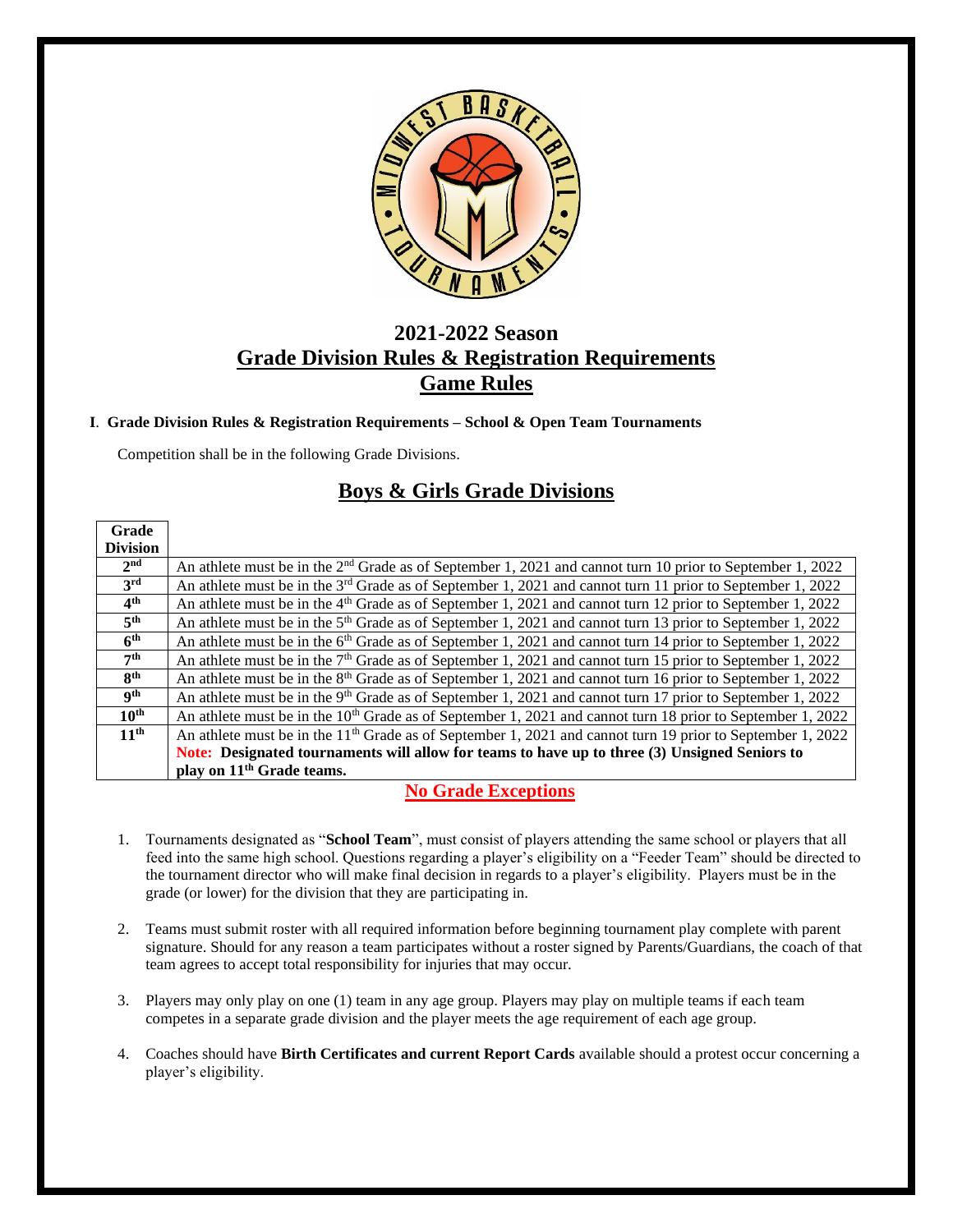- 5. Teams electing to protest the eligibility of a player must do so prior to the start of a game accompanied by a \$75 cash deposit**. Team protesting must also produce documentation for players on their team**. No protest will be accepted once a game begins. Protest deposits will be returned only if the player is found ineligible.
- 6. If a player is found to be ineligible, or if proper documentation cannot be produced, that player will be disqualified from further participation in the tournament and the player's team will forfeit all games in which the player was listed on the official score sheet. The player's team may continue in tournament play, if applicable, without the player. If a player is found to be ineligible once Tournament Bracket play begins, or if proper documentation cannot be produced, that player and the team will be disqualified and cannot advance in Bracket play.

## **Game Rules with COVID-19 Guidelines & Protocol in place: The below Game Rules will be implemented as long as COVID-19 Guidelines & Protocol is required by Federal, State and Local Government mandates.**

#### **1. Length of Games**

- **•** 2nd  $8<sup>th</sup>$  Grade Boys & Girls: 12 Minute Halves
- $\bullet$  9<sup>th</sup> 11<sup>th</sup> Grade Boys & Girls: 14 Minute Halves

#### **2. Clock Stops on all dead balls**

- 3. **No Jump Ball**: At the start of each game and Overtime period(s), a coin toss will determine which team is awarded the ball.
- 4. **Halftime**: 3 Minutes
- 5. **Timeouts**: Each team will be allowed (3) full 60-second timeouts per game.
- **6. Second Half Running Clock - All Grade Divisions:** The clock will run the second half if the deficit is 20 points or greater with the exception of timeouts. Once the lead is below 20 points, the clock will stop on all dead balls.
- **7. Overtime Periods:** First Overtime Period will be two (2) minutes. If second overtime period is required, the first team to score wins. Each team will receive one (1) additional timeout for each overtime period. Unused timeouts from regulation play **May Not** be carried over. Unused timeout from the first overtime period **May Not** be carried over to the second overtime period.

### **II. Game Rules**

1. Ball Size, Goal Height, Free-Throw Line, Length of Games

| Grade<br><b>Division</b>                                                               | Gender      | <b>Ball Size</b> | Goal Ht. | <b>Free-Throw</b><br><b>Line Distance</b> | <b>Length of Game</b><br>Sept. - Feb. | <b>Length of Game</b><br>$March - Aug.$ |  |  |  |
|----------------------------------------------------------------------------------------|-------------|------------------|----------|-------------------------------------------|---------------------------------------|-----------------------------------------|--|--|--|
|                                                                                        |             |                  |          |                                           | <b>Clock Stops on all</b>             | <b>Clock Stops on all</b>               |  |  |  |
|                                                                                        |             |                  |          |                                           | <b>Dead Balls</b>                     | <b>Dead Balls</b>                       |  |  |  |
| 2 <sub>nd</sub>                                                                        | <b>Boys</b> | 28.5             | $10$ ft. | 15 ft.                                    | 12 Min. Halves                        | 12 Min. Halves                          |  |  |  |
| 2 <sup>nd</sup> Grade may opt to use 12ft free-throw line and 9ft goal where available |             |                  |          |                                           |                                       |                                         |  |  |  |
| 3rd                                                                                    | <b>Boys</b> | 28.5             | 10 ft.   | $15$ ft.                                  | 12 Min. Halves                        | 12 Min. Halves                          |  |  |  |
| 3 <sup>rd</sup> Grade may cross foul line from momentum                                |             |                  |          |                                           |                                       |                                         |  |  |  |
| $4^{\rm th}$                                                                           | <b>Boys</b> | 28.5             | 10 ft.   | 15 ft.                                    | 12 Min. Halves                        | 12 Min. Halves                          |  |  |  |
| 5 <sup>th</sup>                                                                        | <b>Boys</b> | 28.5             | 10 ft.   | 15 ft.                                    | 12 Min. Halves                        | 12 Min. Halves                          |  |  |  |
| 6 <sup>th</sup>                                                                        | <b>Boys</b> | 28.5             | 10 ft.   | 15 ft.                                    | 12 Min. Halves                        | 12 Min. Halves                          |  |  |  |
| 7 <sup>th</sup>                                                                        | <b>Boys</b> | Regulation       | 10 ft.   | 15 ft.                                    | 12 Min. Halves                        | 14 Min. Halves                          |  |  |  |
| <b>gth</b>                                                                             | <b>Boys</b> | Regulation       | 10 ft.   | 15 ft.                                    | 12 Min. Halves                        | 14 Min. Halves                          |  |  |  |
| <b>gth</b>                                                                             | <b>Boys</b> | Regulation       | 10 ft.   | 15 ft.                                    | 14 Min. Halves                        | 16 Min. Halves                          |  |  |  |
| $10^{\text{th}}$                                                                       | <b>Boys</b> | Regulation       | $10$ ft. | 15 ft.                                    | 14 Min. Halves                        | 16 Min. Halves                          |  |  |  |
| $11^{\text{th}}$                                                                       | <b>Boys</b> | Regulation       | 10 ft.   | 15 ft.                                    | 14 Min. Halves                        | 16 Min. Halves                          |  |  |  |
| 2 <sup>nd</sup>                                                                        | Girls       | 28.5             | 10 ft.   | 15 ft.                                    | 12 Min. Halves                        | 12 Min. Halves                          |  |  |  |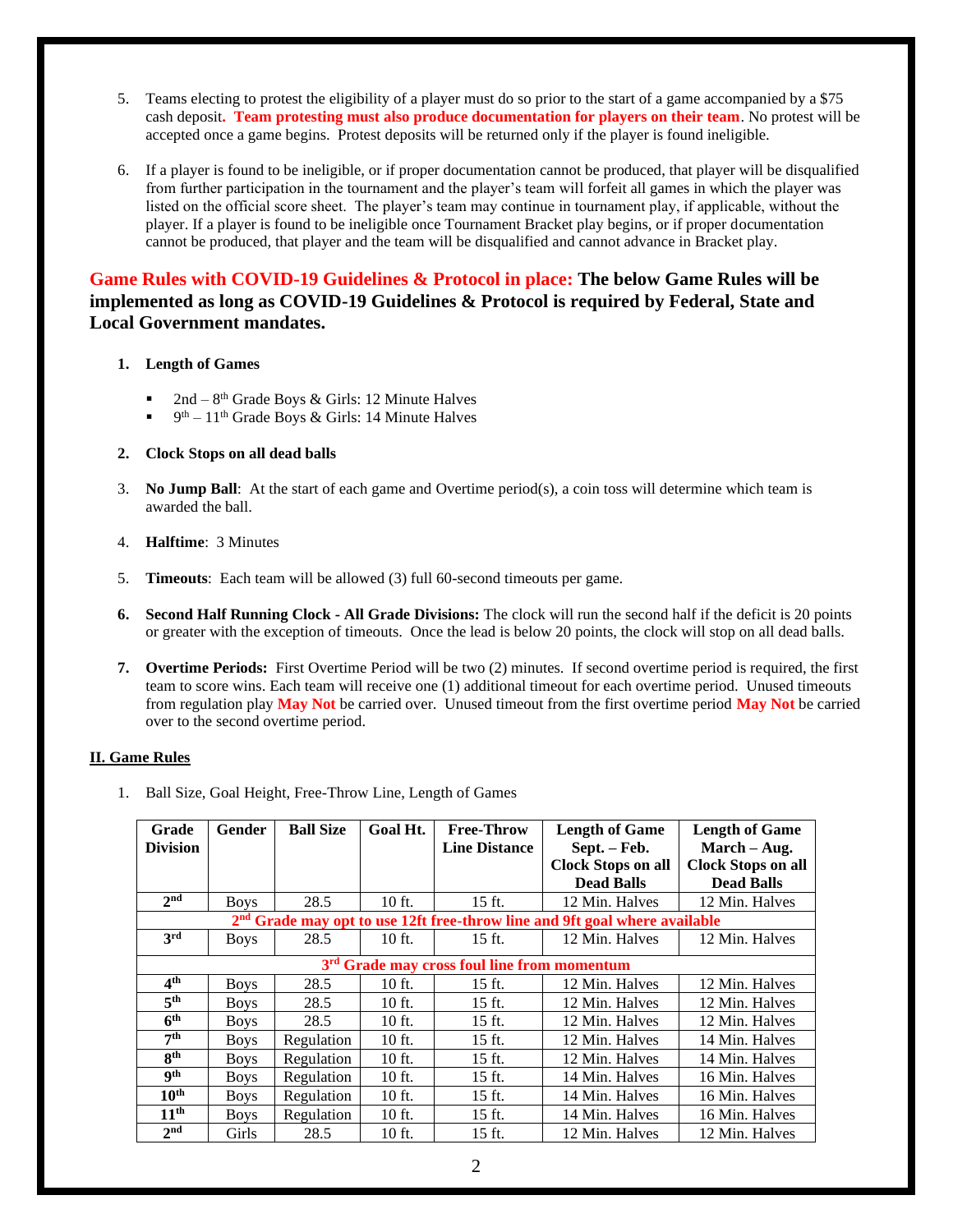| $2nd$ Grade may opt to use 12ft free-throw line and 9ft goal where available |              |      |          |          |                |                |  |  |  |
|------------------------------------------------------------------------------|--------------|------|----------|----------|----------------|----------------|--|--|--|
| 3 <sup>rd</sup>                                                              | Girls        | 28.5 | $10$ ft. | $15$ ft. | 12 Min. Halves | 12 Min. Halves |  |  |  |
| 4 <sup>th</sup>                                                              | Girls        | 28.5 | $10$ ft. | $15$ ft. | 12 Min. Halves | 12 Min. Halves |  |  |  |
| 5 <sup>th</sup>                                                              | <b>Girls</b> | 28.5 | $10$ ft. | $15$ ft. | 12 Min. Halves | 12 Min. Halves |  |  |  |
| 6 <sup>th</sup>                                                              | <b>Girls</b> | 28.5 | $10$ ft. | $15$ ft. | 12 Min. Halves | 12 Min. Halves |  |  |  |
| 7th                                                                          | Girls        | 28.5 | $10$ ft. | $15$ ft. | 12 Min. Halves | 14 Min. Halves |  |  |  |
| 8 <sup>th</sup>                                                              | <b>Girls</b> | 28.5 | $10$ ft. | $15$ ft. | 12 Min. Halves | 14 Min. Halves |  |  |  |
| <b>gth</b>                                                                   | Girls        | 28.5 | $10$ ft. | $15$ ft. | 14 Min. Halves | 16 Min. Halves |  |  |  |
| 10 <sup>th</sup>                                                             | Girls        | 28.5 | $10$ ft. | $15$ ft. | 14 Min. Halves | 16 Min. Halves |  |  |  |
| 11 <sup>th</sup>                                                             | Girls        | 28.5 | $10$ ft. | $15$ ft. | 14 Min. Halves | 16 Min. Halves |  |  |  |

## **NOTE: Length of Game in Divisions for March – August may revert to Length of Game shown in Sept. – February timeframe pending COVID-19 Guidelines in place at that time.**

**Note: Free Throws** - Six (6) players will be allowed on the lane above the block, 4 defensive and 2 offensive in addition to the shooter. An offensive player cannot take the place of a defensive player choosing not to occupy a defensive space. **Movement into the lane is allowed upon release of ball by free-throw shooter.**

- 2. **Halftime** 3 Minutes. May be shortened to 3 Min. by Tournament Director if necessary.
- 3. **Game time is game time** Games may start early if both teams agree. Each team will be allowed a minimum of 5 minutes to warm-up if game before runs over.
- **4. Forfeits-** Teams will be given a grace period of ten (10) minutes after the start of the game to arrive. If a team does not have at least four players present at the end of the grace period, they will forfeit the game and the opposing team will be awarded a 20-point win.
- 5. **Time Outs** Each team will be allowed two full 60-second timeouts per half. **No Carryover**.
- 6. **Head Coach and Players** may call timeout.
- **7. Second Half Running Clock– All Grade Divisions:** The clock will run the second half if the deficit is 20 points or greater with the exception of timeouts. Once the lead is below 20 points, the clock will stop on all dead balls.
- 8. **Overtime**  All overtime periods will be three (3) minutes. Each team will receive one (1) additional full timeout for the overtime period. Unused timeouts from the second half **may** be carried over to the overtime period. Unused timeouts granted for overtime periods **may not** be carried over to additional overtime periods.
- **9. Pool Play – Seeding into Tournament – Pools where ALL teams are played in your Pool**

Seeding for tournament play will be determined as follows:

- 1. Most wins in Pool Play
- 2. In the case of a two-way tie, the first tie-breaker is head-to-head competition.
- 3. In the case of a three-way tie, seeding will be determined using the highest accumulated winning margin during pool play. The most points credited for a win is +20, and for a  $loss -20.$
- 4. If there is still a tie using the established point system, seeding will be determined by Points Allowed, the total number of points scored by the opposing teams during Pool Play. The team allowing the least points will receive the higher seed.
- 5. If the tie is still not resolved, seeding will be determined by the total number of Points Scored by the team over the course of Pool Play. The team scoring the most points during Pool Play will receive the higher seed.
- 6. If there is still a tie, a coin-toss will be used to determine tournament seeds.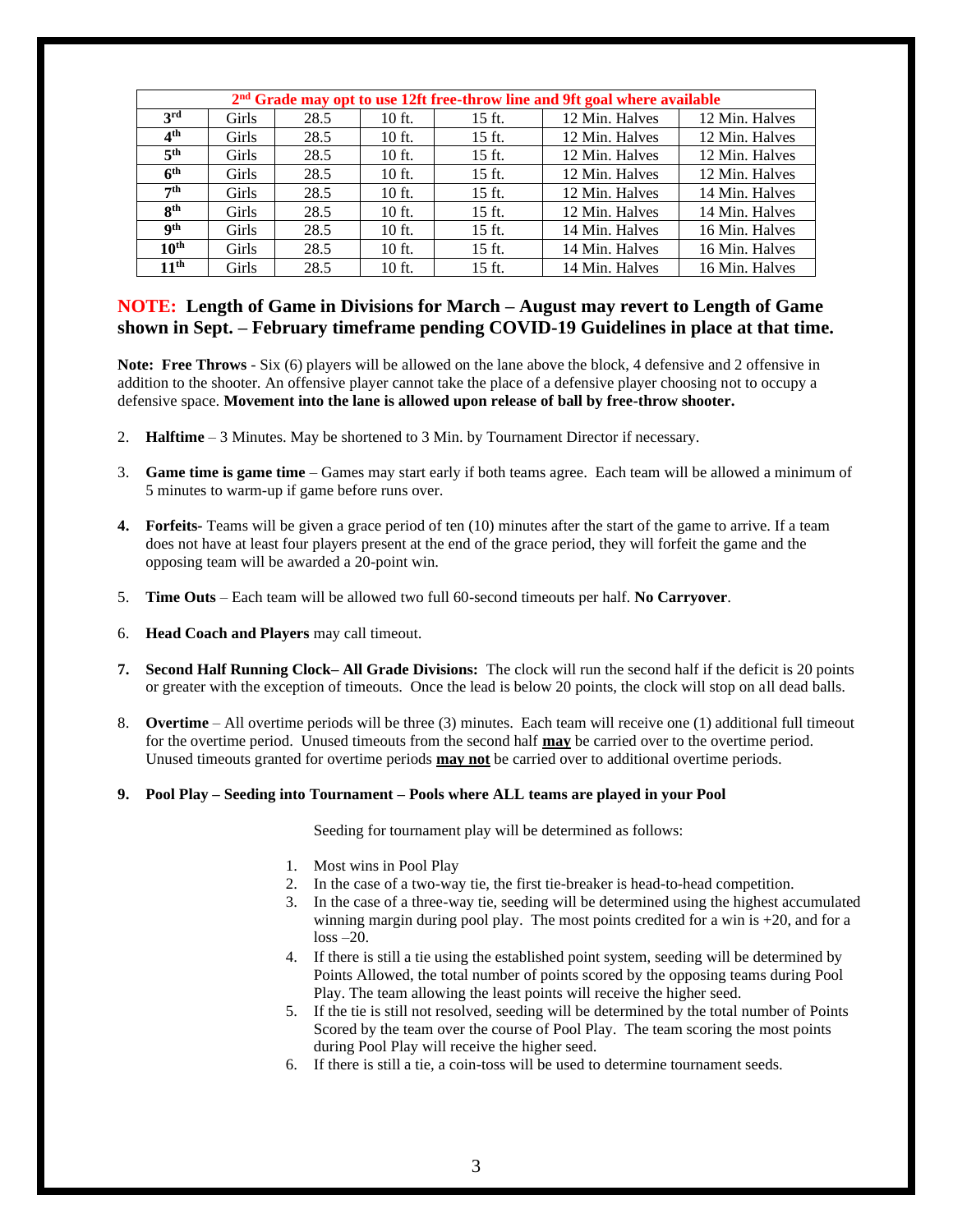#### **10. Pool Play – Seeding into Tournament – Pools where all teams are NOT played in Pool**

Seeding for tournament will be determined as follows:

- 1. Most wins in Pool Play
- 2. In the case of a two-way tie, the first tie-breaker is head-to-head competition.
- 3. If a two-way tie occurs and teams have not played each other, seeding will be determined using the highest accumulated winning margin during pool play. The most points credited for a win is +20, and for a loss –20.
- 4. In the case of a three-way tie or more, seeding will be determined using the highest accumulated winning margin during pool play. The most points credited for a win is  $+20$ , and for a loss  $-20$ .
- 5. If there is still a tie using the established point system, seeding will be determined by Points Allowed, the total number of points scored by the opposing teams during Pool Play. The team allowing the least points will receive the higher seed.
- 6. If the tie is still not resolved, seeding will be determined by the total number of Points Scored by the team over the course of Pool Play. The team scoring the most points during Pool Play will receive the higher seed.
- 7. If there is still a tie, a coin-toss will be used to determine tournament seeds.

#### 11. **Coach, Parent, Fan Conduct**

- 1. Any game determined to be unsafe due to Coaches, Players, Parents and/or Fans behavior will be terminated immediately by the attending Site Manager. The Site Manager with input from the Officials, will determine the team at fault or if both teams are at fault. That team(s) will be terminated from tournament play for a minimum of one (1) year.
- 2. Parents and other Fans are expected to be respectful to referees and cheer for their teams. Any Fan deemed to be unruly will result in expulsion from the facility for that game and the remainder of the tournament. Expulsion from the facility will result in that fan's team forfeiting the game where the expulsion occurred.
- 3. Respectful conversation with referees by coaches is permitted and encouraged. Disrespectful outburst by coaches will not be tolerated.  $1<sup>st</sup>$  Infraction – Warning.  $2<sup>nd</sup>$ Infraction – Technical Foul.  $3<sup>rd</sup>$  Infraction – Technical and expulsion from the game and facility and cannot coach or be present for their team's next game. If the coach ejected does not leave the facility in a respectful manner, the referee may call a forfeit in favor of the other team. A coach ejected twice during tournament play will result in that coach's team being removed from the tournament.
- 4. Any Coach, Player, Parent or Fan verbally or physically threatening anyone else in the facility will be arrested and removed from the facility and may not be in the facility for the remainder of the tournament. That Coach, Player, Parent or Fan's team will forfeit the game in progress or the next game to be played.
- 5. Midwest Basketball Tournament Management reserves the right to not accept registrations from teams or organizations for events if that team or organization is deemed to be a threat to the safety of Players, Referees, Parents, Fans, Employees or Patrons at Midwest Basketball Tournaments.